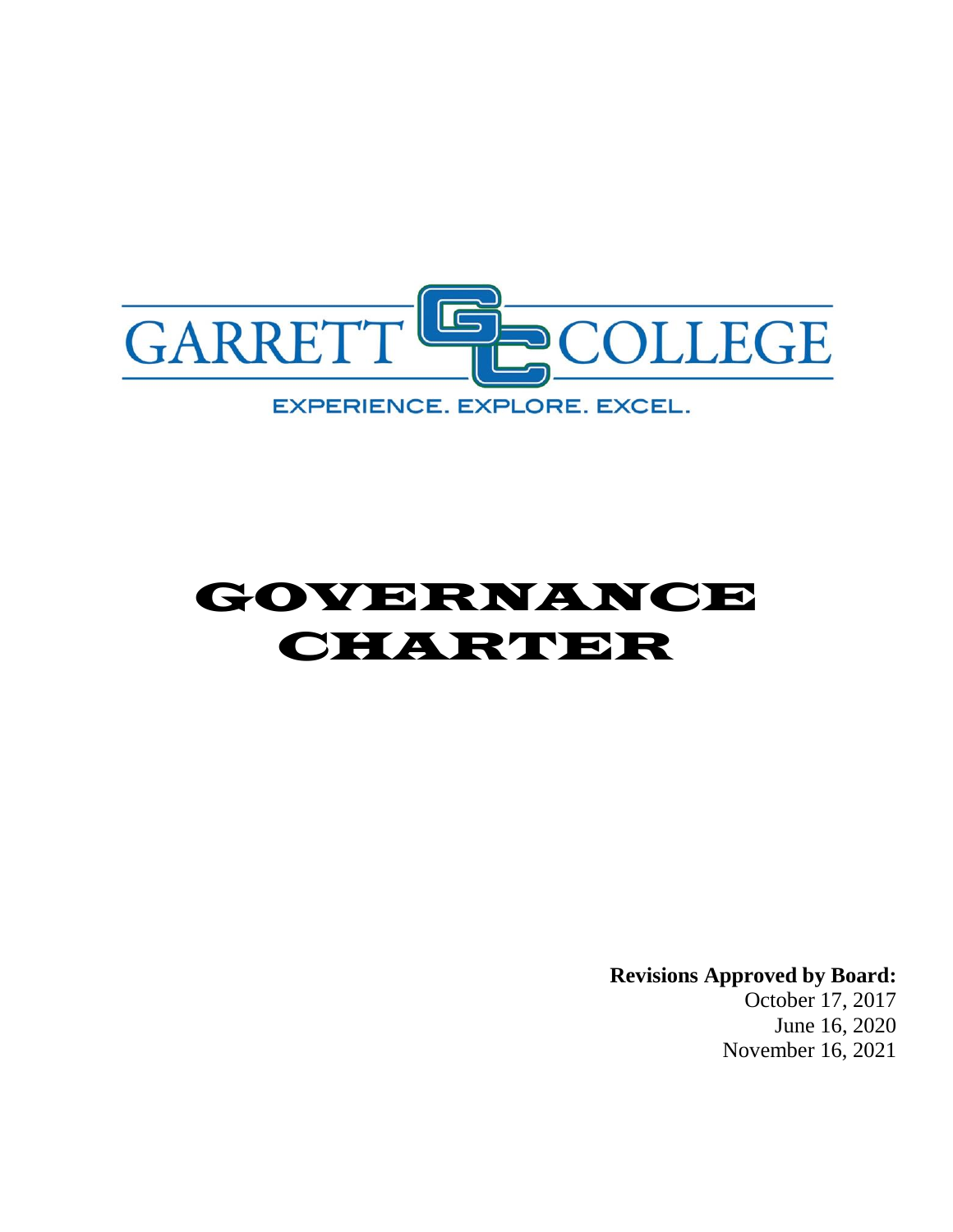## **Definition of Shared Governance**

According to the Middle States Commission on Higher Education an effective governance structure and process is one that enables the institution "…to realize its stated mission and goals in a way that effectively benefits the institution, its students, and the other constituencies it serves. Institutional governance provides the means through which authority and responsibility are assigned, delegated, and shared in a climate of mutual support and trust." Shared Governance at Garrett College involves the structure and process for developing, reviewing, recommending, and evaluating policies and procedures; however, for the sake of efficiency due to its small size, Garrett College also uses the governance framework to aid in institutional decision-making in relation to planning and assessment, resource allocation, and program development/evaluation even though these are not generally regarded as governance activities *per se*.

Shared Governance is not …

- A replacement for administrative functions.
- A process to supersede the authority of the President or the Board of Trustees.
- A platform to promote the interest of individual constituencies.
- An arena to address all the concerns of the campus community.

## **Principles of Shared Governance**

Shared Governance is best demonstrated when the College, as a whole, is committed to a common vision of the institution's mission. Because participants in the shared governance process will be empowered with the responsibility to **influence** decisions that affect the College as a whole, they will operate in a consensus-building fashion where open communication and accountability are paramount. Communication must be clear, frequent, consistent, and timely, both within governance groups and between groups and the wider college community. Participants in shared governance also have the responsibility to facilitate and support decisions that are well-informed, realistic, and unbiased.

Shared governance uses the collective intelligence of the college community in planning and decision-making and involves joint effort and support in the decision-making process. This process fosters a shared confidence that is extended to all other areas of responsibility within the institution, e.g., divisions, departments, and programs.

The following elements foster dynamic and cooperative interaction and are necessary for effective governance:

**Integration**: Garrett College is a complex institution comprised of several separate but interrelated units. Each unit has distinct functional responsibilities and does its own part in enabling the College to achieve its mission and goals. However, these units depend on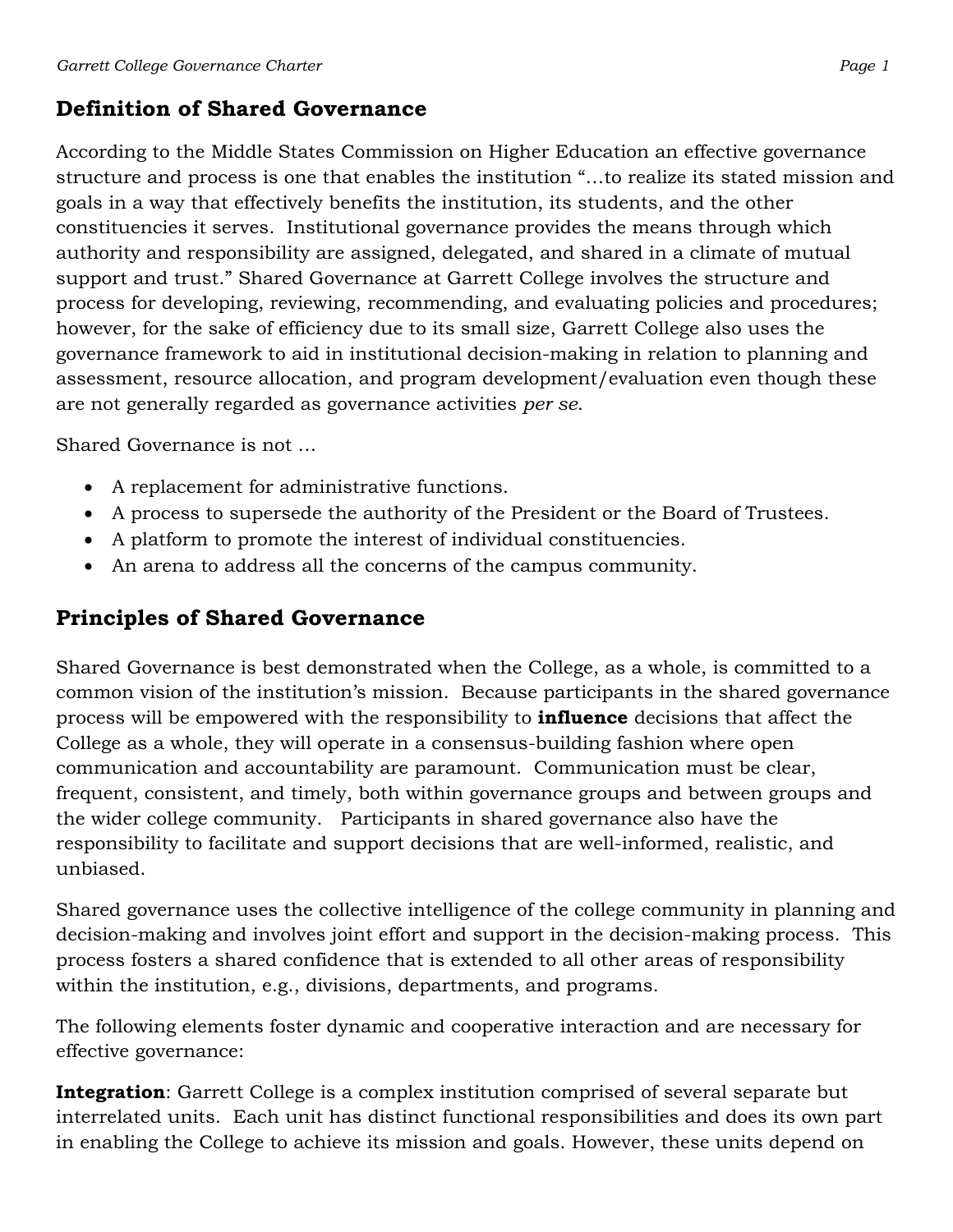each other for the successful performance of their jobs and for the College to advance its mission. Frequently, decisions made by one individual, department, or division will influence the effectiveness of others. Consequently, good governance should view decisionmaking organically. Each part of the institution must function harmoniously and in balance with the others. Otherwise, bad decisions, discord, and inefficiency are likely to occur.

**Inclusiveness**: An effective governance system should recognize the legitimacy of the diverse perspectives of the various constituencies comprising the college community. Each perspective contributes to the collective wisdom. Members of the college community provide input so that all have a stake in the decisions and outcomes.

**Open Communication**: A good governance system will incorporate a communications network that enables and promotes dialogue, understanding, joint investigation, and creative collaboration. The free, unimpeded flow of information throughout the college community is essential if shared governance is to operate effectively.

**Impartiality**: Individuals and groups in the college community are treated in an equitable, just, respectful, and caring manner.

**Efficiency and Effectiveness**: Priorities and decisions are examined and validated with an open system providing timelines and feedback.

**Values**: Decisions are consistent with the mission, vision, and values of the College and the campus community.

**Responsibility**: Garrett College is a public community college. Statute vests responsibility with the Board of Trustees to hold in trust and good custody the interests of the county, the state, and the citizenry. These are responsibilities for which the Board is accountable and which neither it nor the President, who is an agent of the Board, can delegate. Therefore, all decision-making must be in the form of recommendations to the President or the Board as appropriate. Nevertheless, as members of the college community, the Board and the President have a moral obligation to support college governance procedures so long as they do not result in recommendations contrary to statute, fundamental principles or mission, or the vital interests of the College or the larger community.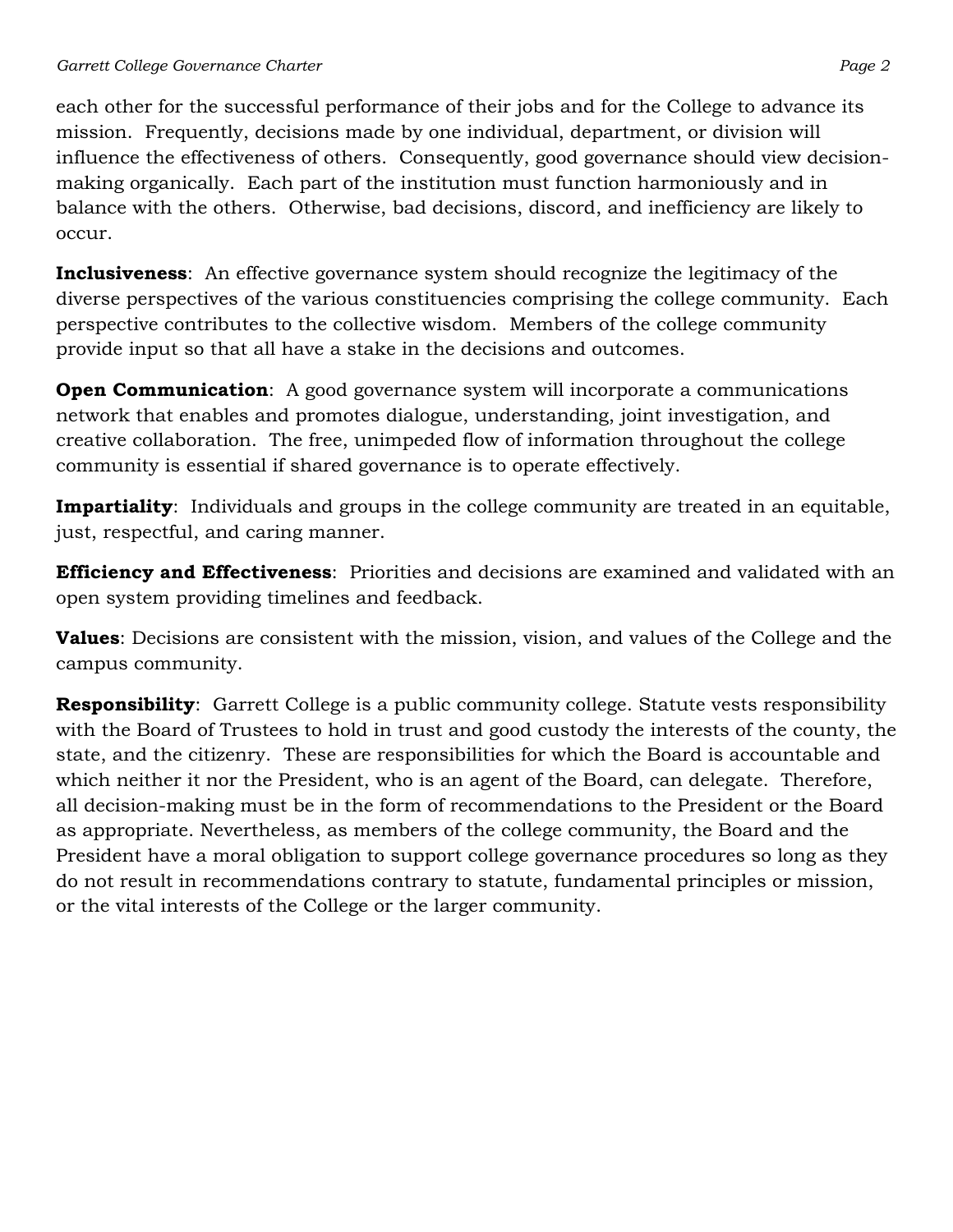# **A Glossary of Governance**

## *Definitions*

- Policy a definite course of action adopted for the sake of prudence, expediency, or facility (must be approved by the Board of Trustees)
- Procedure the particular mode of action involved with respect to implementing and executing a policy, i.e., instructions for executing policy
- Process the series of actions, operations, or motions involved in the accomplishment of an end; i.e., the actual steps involved in carrying out a procedure, i.e., operational guidelines

Practice - habitual or customary course of action or way of doing something

By law, the Garrett College Board of Trustees has the responsibility to establish and periodically evaluate policies regarding the governance and operations of the College, including instruction, organization, physical resources, finances, faculty, staff, administrative personnel, students, and external relations. Responsibility for the administration of these policies is delegated to the President and the President's Senior Staff.

While the policies of the College require Board of Trustees' approval, the authority for developing procedures to implement these policies is delegated to the President and the President's senior staff.

Specifications for processes to guide the College's operations may be developed by various administrative units as needed after appropriate consultation with affected offices, and process specifications (operational guidelines) may then be enforced within the discretionary limits defined within those specifications. All administrative officers have the authority to develop practices that allow for effective and efficient operations within their units after appropriate consultation with their constituents as long as the practices do not violate official college policies, procedures, or processes nor interfere with the efficient operations of other departments.

While the President has the authority to develop procedures, processes, and practices for the sound operations of the College, in a shared governance system, the President is also expected to solicit and receive advice on the development of such procedures, processes, and practices from the President's senior staff, the faculty, operational staff, other administrators, students, and the College's legal counsel as needed. To this end, the President will confer/consult with the Faculty Senate, the Staff Senate, and the President's Senior Staff as appropriate. When deciding the appropriate course of action to follow, policies supersede procedures, procedures supersede processes, and processes supersede practices.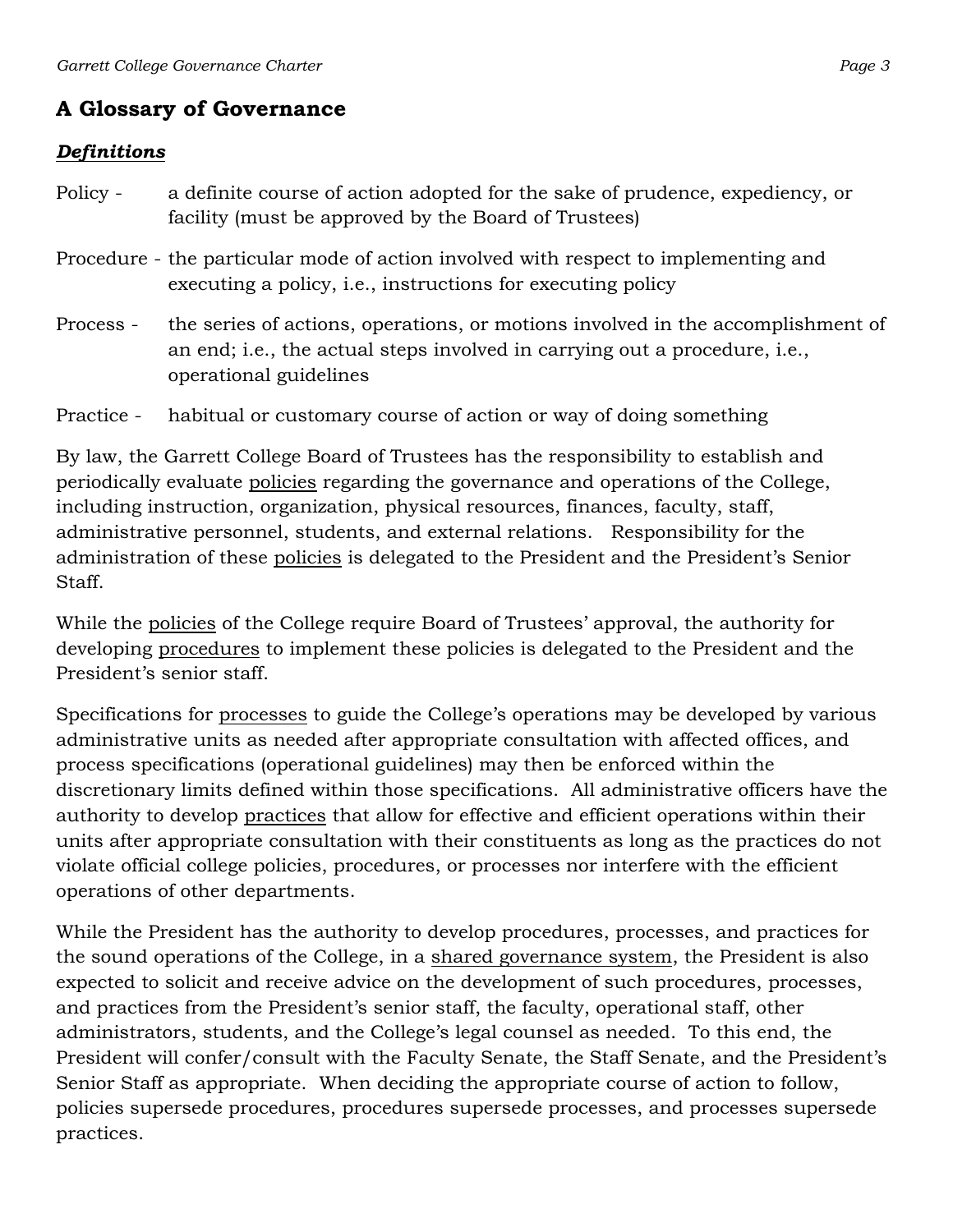According to Middle States Commission on Higher Education standards (i.e., the Characteristics of Excellence), the faculty is expected to have a significant voice in the development, evaluation, and recommendation of both policies and procedures, especially in all matters related to the educational program of the institution); and in the development, evaluation, recommendation, and implementation of processes, therein.

The following examples may help to clarify the differences between policies, procedures, processes, and practices:

- A policy statement, which explains what the institution wants to happen, is normally accompanied by a procedure which explains how that policy is to be carried out. For example, the College may have a travel expense reimbursement policy that states that employees traveling on college business will be paid a *per diem* to cover their expenses for meals and incidentals and that the *per diem* amount paid will be based on the *per diem* amounts listed for various locations as found on the U.S. General Services Administration website.
- The procedure which accompanies this policy would outline the steps involved in carrying out this policy: e.g., (1) Determine the allowable *per diem* for the travel location from the General Services website. (2) Complete a travel/*per diem* request form and submit it for approval (in advance). (3) Receive a check for the *per diem* amount. With respect to processes and procedures:
- The College's purchasing process involves the use of purchase orders, but recently, the practice in many areas has been to make purchases with credit cards.

## **Governance Structure**

Garrett College's Governance System is comprised of seven principal bodies: College Council, Faculty Senate, Staff Senate, and four standing committees: The Curriculum and Academic Standards Committee (CASC); the Student Life and Services Committee (SL&SC); the Human Resources Committee (HRC); and the Finance, Facilities, Safety and Technology Committee (FFS&TC).

The College Council is comprised of senior administrators; department heads, most of whom are at the "director" level; and representatives from the Faculty Senate and the Staff Senate. All members of the College Council serve *ex officio,* with the exception of the Faculty and the Staff Senate representatives.

The membership of the four governance committees is comprised of elected/volunteer staff and faculty representatives as well as senior administrators and professional staff. The staff and faculty representatives are either elected by their respective constituencies (i.e., the Staff Senate or Faculty Senate) or volunteer and serve for the duration of their respective terms of office, which are normally two years *(See term dates listed beside member names on each committee/council in Appendix A).* Senior administrators and professional staff serve *ex officio.*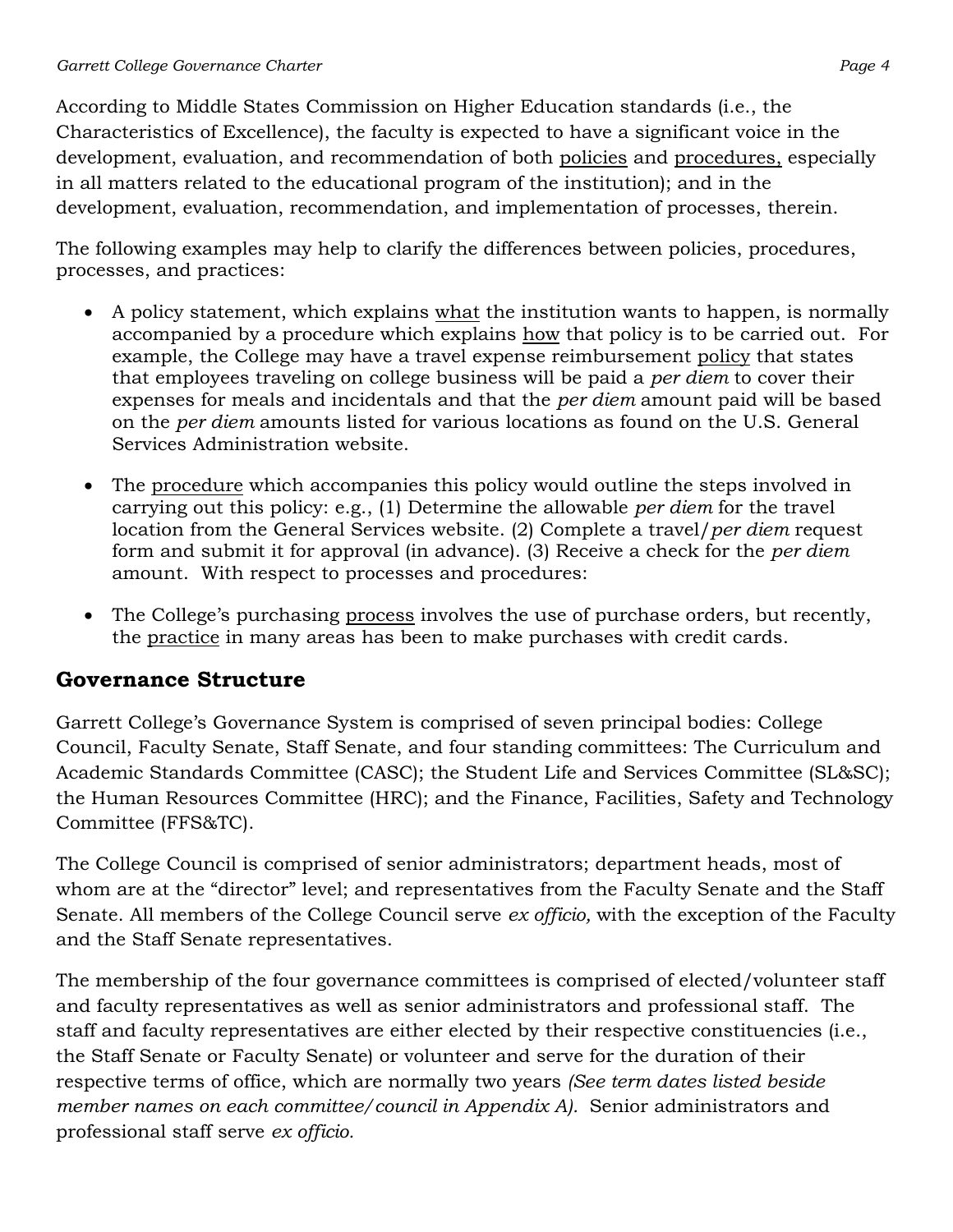The membership of the Faculty Senate includes all permanent, full-time faculty members.

The membership of the Staff Senate includes all permanent, full-time non-faculty employees who do not report directly to the President.

A complete listing of the membership of the College Council and for each of the four governance committees can be found in Appendix A.

### **Governance Function**

#### **Individual Governance Committee Responsibilities/Functions:**

#### **CURRICULUM AND ACADEMIC STANDARDS COMMITTEE (CASC)**

The Curriculum and Academic Standards Committee performs the following functions:

- Reviews, and recommends for adoption, non-adoption, or resubmission after revision proposals for new courses; course syllabi; and degree and certificate program curriculum changes including changes in degree and general education requirements.
- Reviews, recommends, and mediates policies, standards, and guidelines pertaining to student learning assessment and program review.
- Reviews assessments of academic programs and makes recommendations/suggestions for continuance, discontinuance, and/or modifications.
- Reviews and recommends for adoption, non-adoption, or resubmission after revision proposals for new degree and (credit) certificate programs.
- Reviews, recommends, and mediates academic policies related to admissions, academic performance and/or progress, and graduation.
- Reviews academic policies to ensure compliance with state, regional, or federal guidelines and/or regulations, and in cases of non-compliance, recommends changes necessary to ensure compliance.
- Reviews, recommends, and mediates policies, standards, and guidelines for distance learning (on-line) courses/programs, whether originating from Garrett College or from another postsecondary institution or contractor.
- Reviews and makes recommendations to the academic and strategic plans on matters relating to curriculum, academic standards, and student learning assessment.
- Ensures that members of the campus community are well-informed about academic policies as well as academic standards.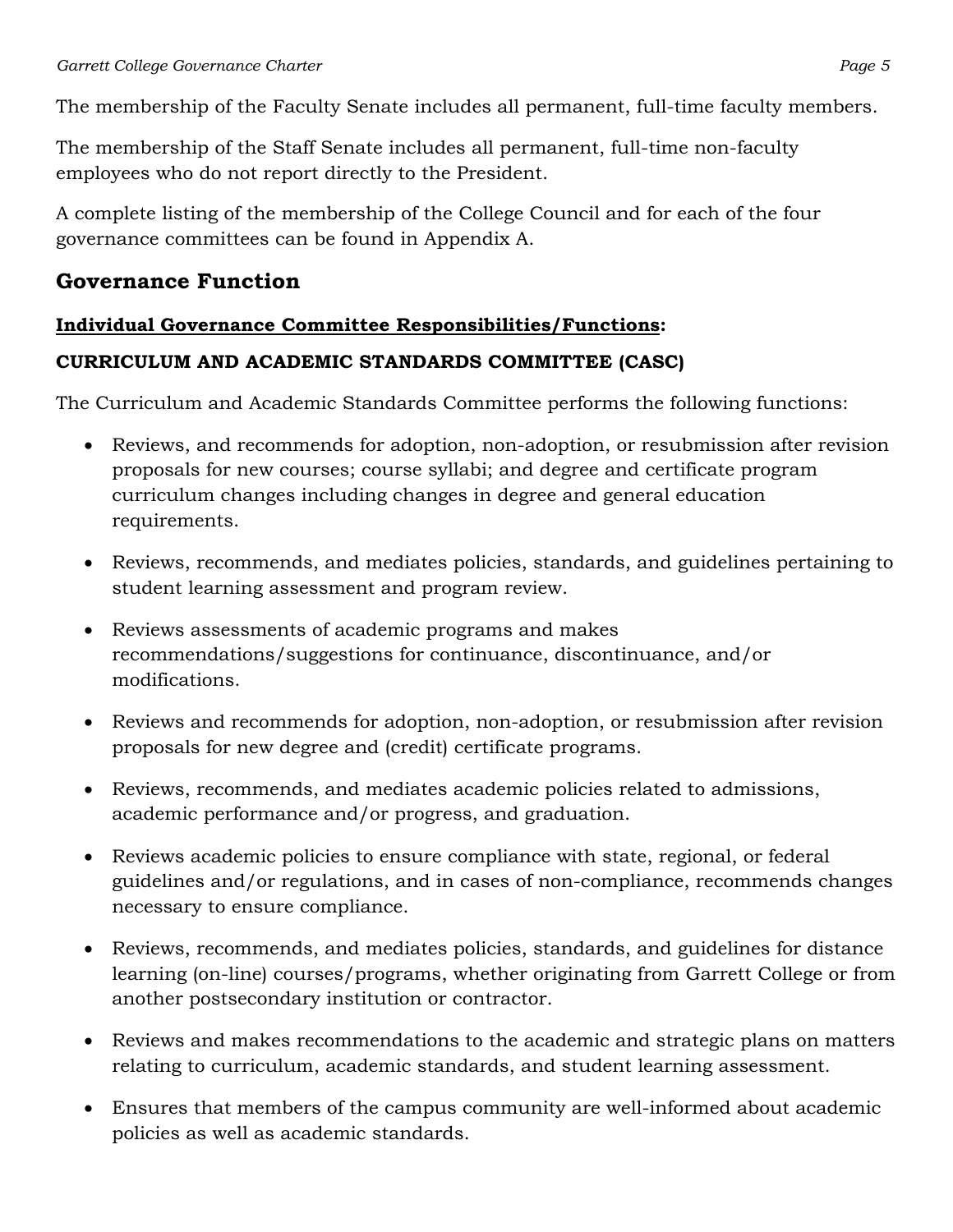#### **STUDENT LIFE AND SERVICES COMMITTEE (SLSC)**

The Student Life and Services Committee performs the following functions:

- Establishes and assesses educational outcomes for student life programs and activities.
- Reviews and recommends for adoption, non-adoption, or resubmission after revision proposals relating to the Campus Advisory & Activity Board roles and responsibilities to assure compliance with standards of practice and any applicable College policies.
- Reviews, recommends, and mediates policies, procedures, and guidelines pertaining to student conduct and behavior, including those pertaining to alcohol, drug, and tobacco use.
- Reviews and makes recommendations to the academic and strategic plans on matters relating to student services and student life.
- Reviews the scope of student services and recreational/leisure activities and offers recommendations to the Dean.
- Ensures that members of the campus community are well-informed about student services and student life policies and procedures.

#### **HUMAN RESOURCES COMMITTEE (HRC)**

The Human Resources Committee performs the following functions:

- Reviews, recommends, and mediates personnel policies and procedures pertaining to recruiting and hiring practices, conditions of employment, compensation and benefits, evaluation and promotion, probation and termination, grievances, and all other matters pertaining to human resources.
- Reviews and recommends changes to the position classification system.
- Reviews and makes recommendations to the academic and strategic plans on matters relating to human resources.
- Recommends and evaluates areas of needed training with respect to sexual harassment, drug/alcohol abuse, workplace and domestic violence, FERPA, and other issues affecting the broader workplace.
- Ensures that members of the campus community are well-informed about human resources policies and procedures.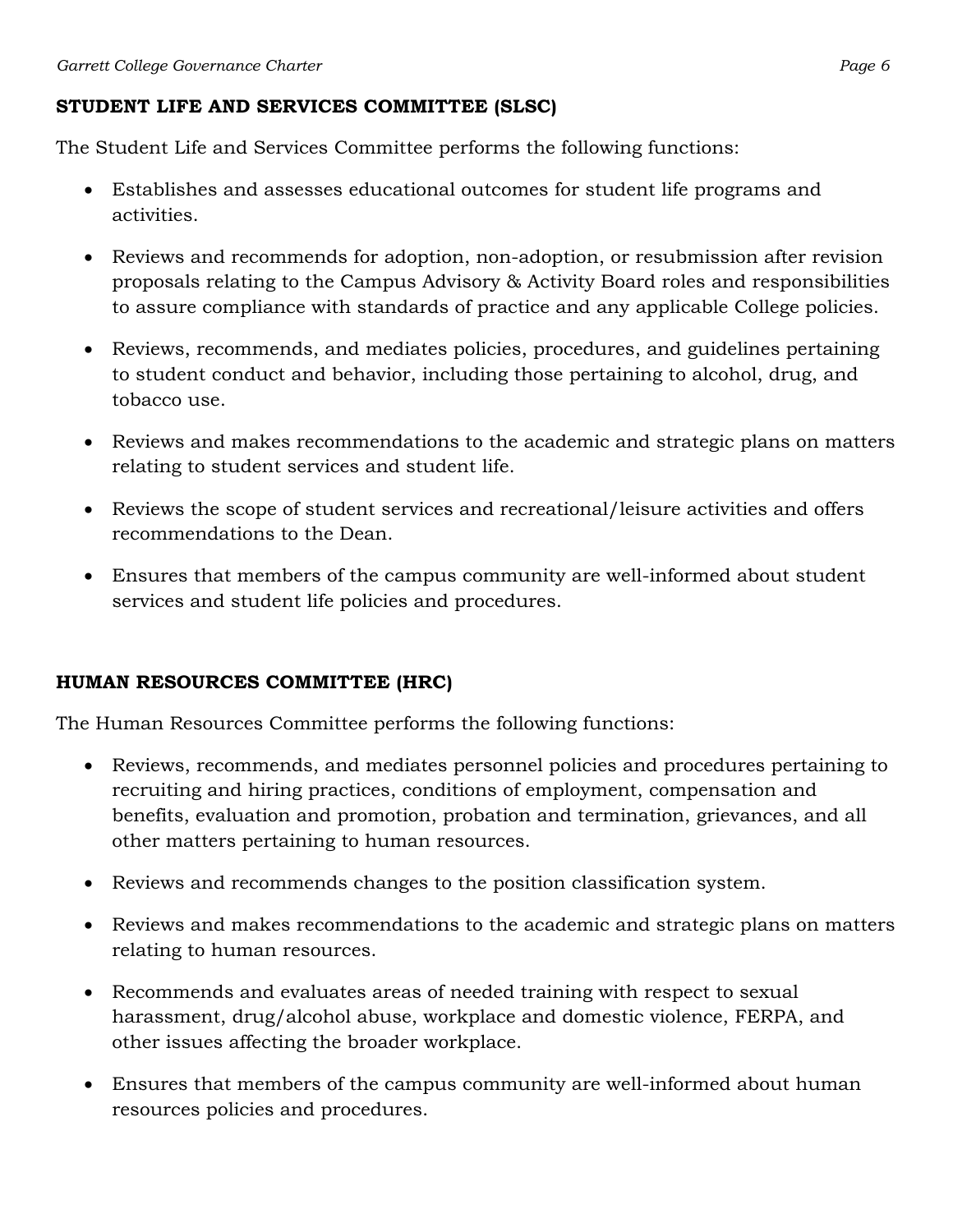#### **FINANCE, FACILITIES, SAFETY & TECHNOLOGY COMMITTEE (FFSTC)**

The Finance, Facilities, Safety & Technology Committee performs the following functions:

- Reviews, recommends, and mediates policies and procedures pertaining to the allocation and use of fiscal and physical resources at the institutional level.
- Reviews and recommends policies and procedures pertaining to risk management and financial controls.
- Reviews, recommends, and mediates policies and procedures pertaining to campus safety.
- Reviews and makes recommendations to the academic and strategic plans on matters relating to fiscal and physical resources, including information technology.
- Reviews and recommends policies and procedures pertaining to compliance with Title IX, the HEOA, and other regulatory requirements.
- Ensures that members of the campus community are well-informed about policies and procedures pertaining to the budget, financial controls, facilities use and management, campus safety, and information technology use.
- Reviews, recommends, and mediates information technology policies and procedures.

#### **FACULTY SENATE**

The Faculty Senate performs the following functions:

- Provides review and advice on new policies along with the policy revisions and deletions;
- Proposes, through appropriate standing committees, new policies along with policy revisions and deletions;
- Provides review and advice on new academic programs and courses along with program and course revisions;
- Raises concerns and offers advice to the President through the elected Faculty Senate leadership.

#### **STAFF SENATE**

The Staff Senate performs the following functions:

- Provides review and advice on new policies along with policy revisions and deletions;
- Proposes, through appropriate standing committees, new policies along with policy revisions and deletions;
- Raises concerns and offers advice to the President through the elected Staff Senate Leadership.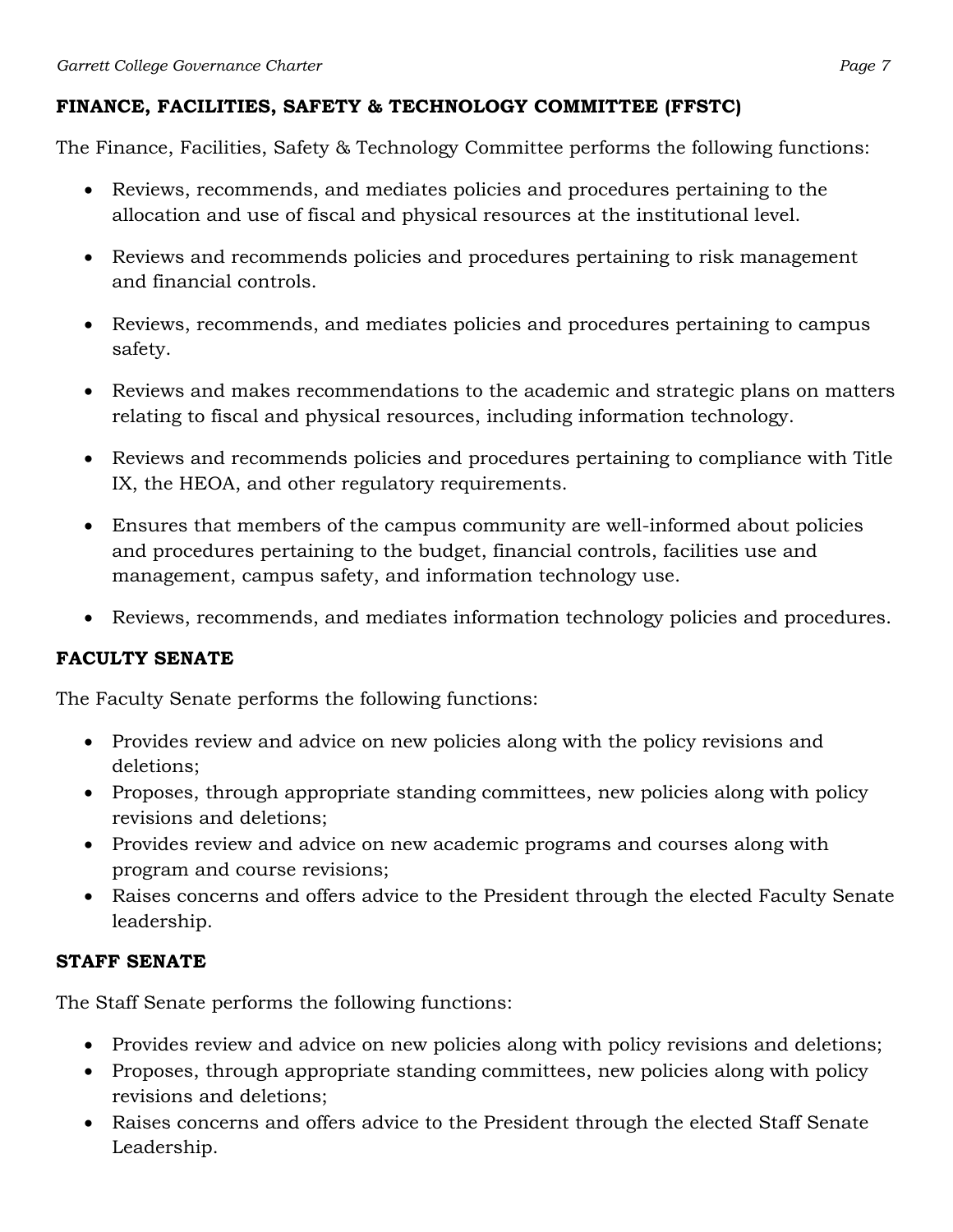# **Governance Process**

The governance committees are responsible for developing policies and procedures and for conducting regular reviews of existing policies and procedures and revising them if needed. Requests for policy development or review may come through the College Council, Faculty Senate, Staff Senate, or committee member, or the President. Governance committees may request assistance from other individuals or groups who have expertise with or an interest in the topic under study, and governance committee meetings (except for the Faculty Senate and Staff Senate meetings - that are open to members only) are open to other members of the College community.

**Governance committees are expected to publish their meeting schedules and agendas in advance (normally at least a week ahead) and to publish the minutes from their meeting within a reasonable amount of time (usually within one week after a meeting) on the governance website.** Governance committees are also expected to send a representative to the monthly College Council Meetings and/or provide updates/summaries to the Executive Assistant to the President in advance of each monthly meeting to be distributed as part of the monthly College Council Agenda.

At a minimum, governance committees are required to meet at least three times per regular (fall and spring) semester during the academic year or more often as needed, including a meeting within the first month of each semester to respond to requests, set their meeting schedule, plan their work, and review/propose policy changes. A governance committee may form a subcommittee to handle special tasks and report back to the committee as a whole.

In most cases, once a governance committee has drafted a new policy or procedure or revised an existing policy or procedure, it is sent simultaneously to the Faculty Senate, Staff Senate, and College Council for review. After receiving input from Faculty Senate and Staff Senate, the College Council may (1) send the policy or procedure to the President and Board of Trustees with or without suggested revisions or a recommendation for approval, (2) return the policy or procedure to the originating committee for modification, or (3) recommend disapproval. Final approval normally rests with the President and/or the Board of Trustees, as appropriate. However, there are cases in which only the approval of the governance committee is required. For example, certain academic requirements need approval only from the Curriculum and Academic Standards Committee.

As mentioned earlier, the President or a senior administrator may appoint an *ad hoc* committee to address a particular issue when the need arises. The College also recognizes certain standing committees that serve non-governance functions. In the course of their work, these committees sometimes identify the need for revisions to an existing policy or procedure, or the need for development of a new policy, and in some cases, they may even draft a revised policy or procedure or propose a new policy for consideration. In such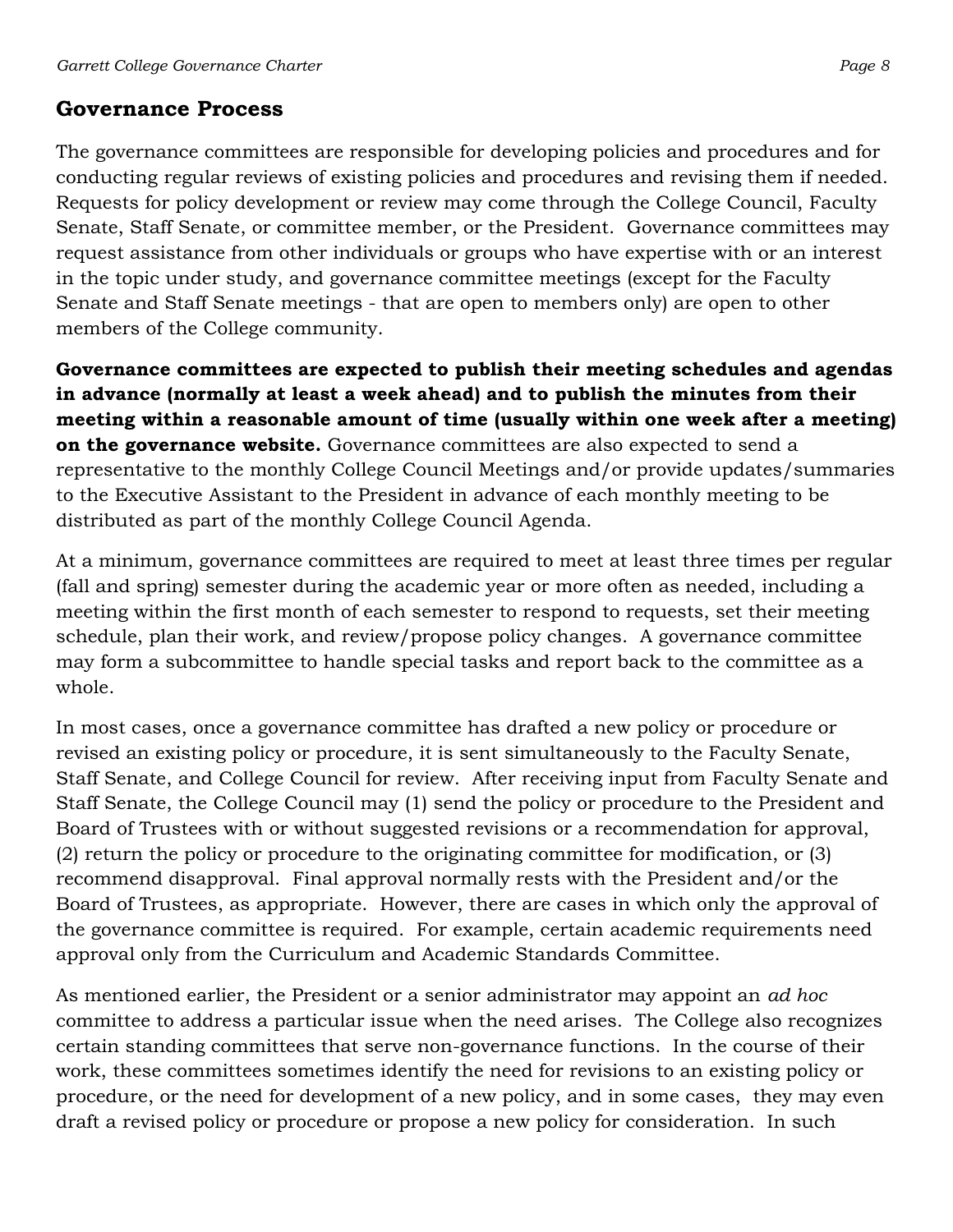cases, these items are passed on to the appropriate governance committee for its consideration *(See the governance flow chart on Page 12).*

## **Guidelines for Shared Governance**

The information necessary for revising or developing policies and procedures or for making recommendations should be made available to all who request it.

All recommendations from committees should be accompanied by an explanation regarding the process and rationale that led to the recommendations.

No committee should make recommendations without consultation with its constituents and departments that would be impacted by the new policy, and without notifying its constituents and affected departments of its recommendation. (Note: Committee meetings are open to anyone who has an interest in attending.) Committees considering developing new policies should first check with the Director of Equity and Compliance or the Executive Assistant, President/Board/Event Operations, to ensure no existing college policy addresses this issue.

Also, before a policy or procedure is sent forward, the originating committee or College Council must ensure that (1) it is consistent with the College's mission and goals, (2) it is sufficiently supported by data or other relevant information, (3) it does not a violate a Board by-law, and (4) when appropriate, it incorporates a process for evaluating its effectiveness.

No person should fear retaliation for expressing his or her views and opinions about the issue or topic under review as long as one is not attacking, defaming, or slandering another.

Elected or appointed representatives to committees have an obligation to participate in 67 percent of the meetings (on an annual basis unless excused. If their schedules do not permit such attendance, they have an obligation to resign so a replacement can be selected (by a vote of the Faculty Senate or Staff Senate, or by appointment by the President, as appropriate). If the representative does not willingly resign, procedures for replacing the representative should be articulated and enforced.

Because shared governance requires a commitment of time, effort, and sometimes resources from individuals and departments, the College shall provide them with an adequate level of support to enable them to carry out their shared governance responsibilities.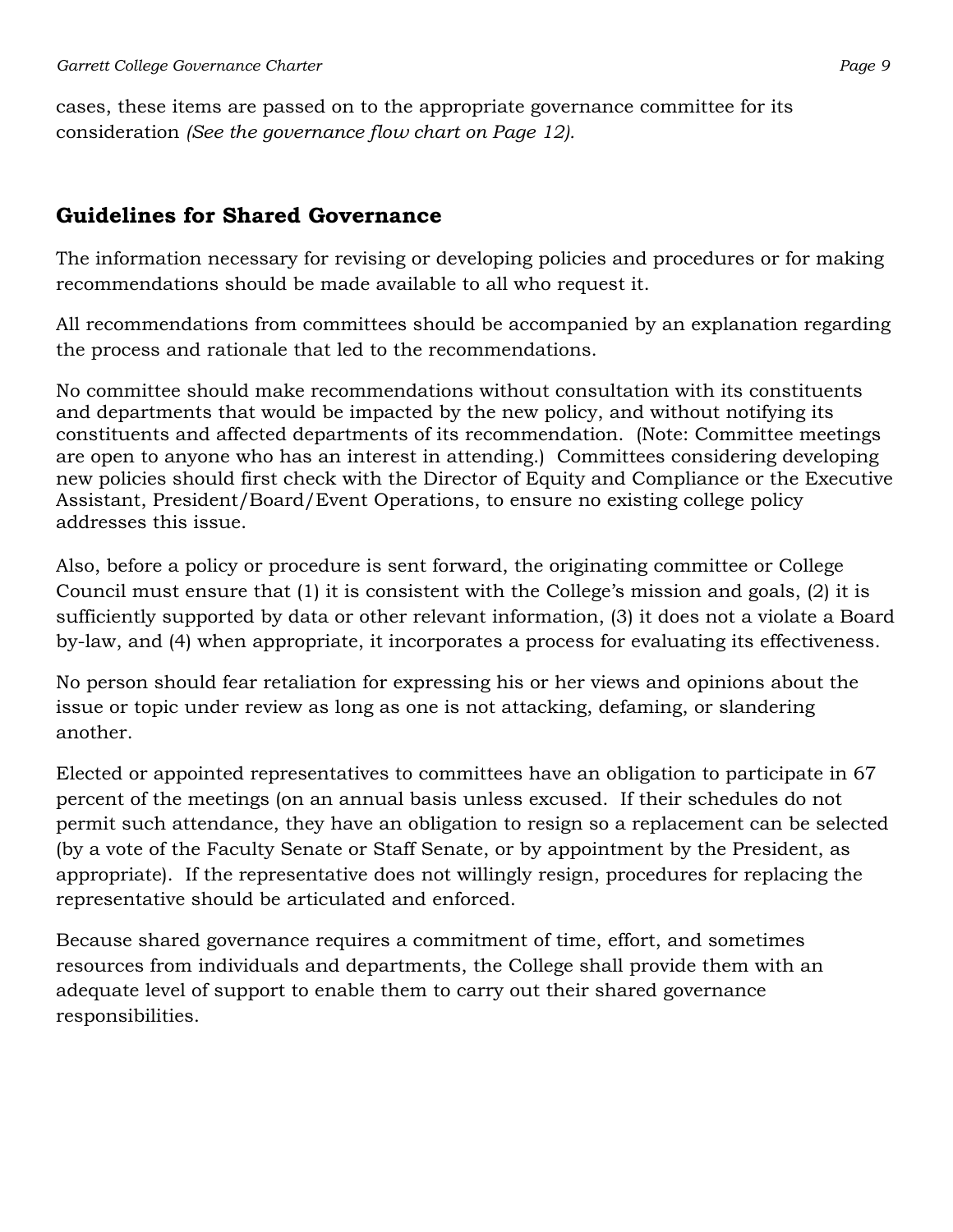#### **GARRETT COLLEGE GOVERNANCE STRUCTURE**

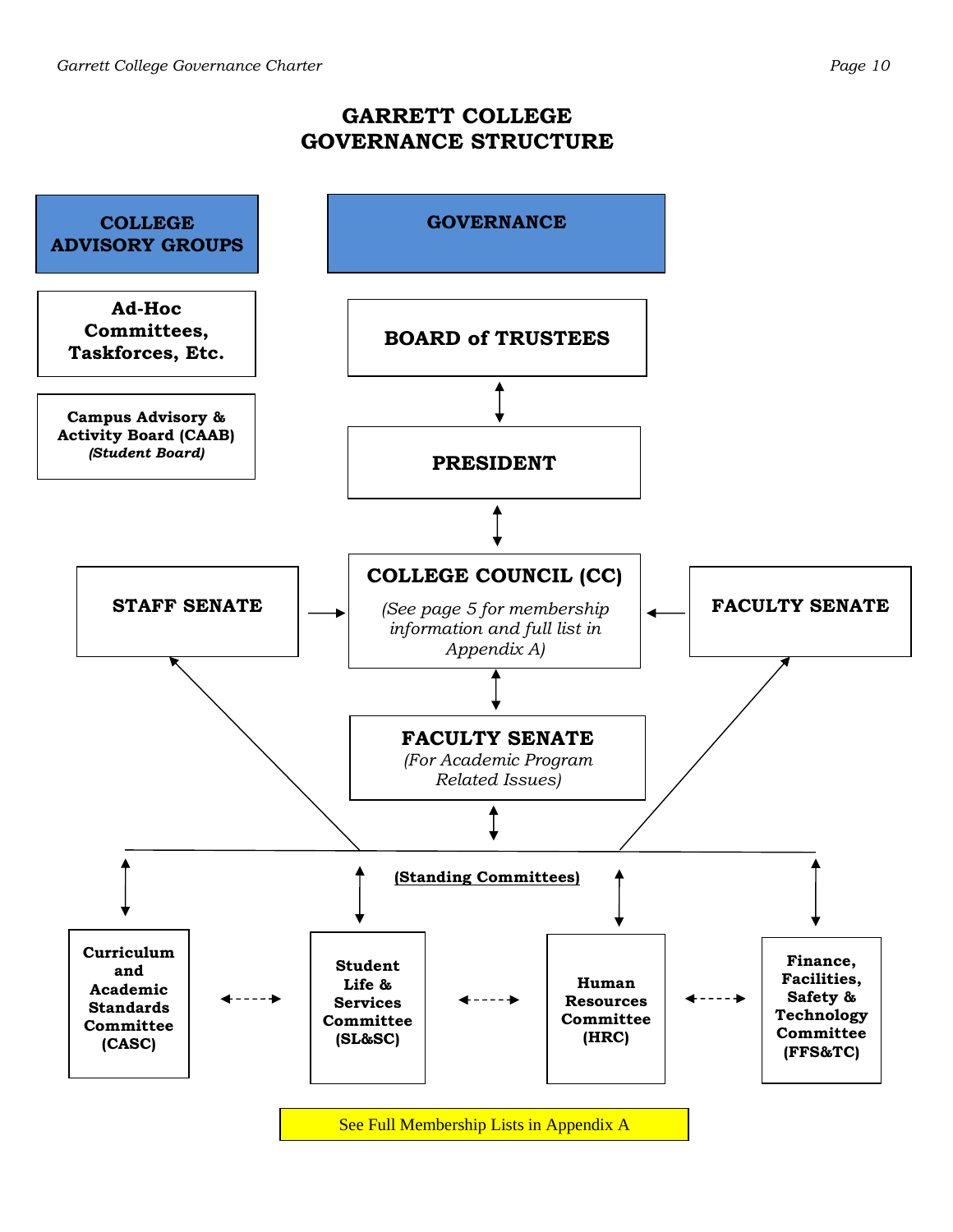## **Council and Committee Member Selection Process**

All members of the College Council serve *ex officio,* with the exception of the Faculty Senate and Staff Senate representatives, who are elected by their respective constituencies. Faculty and staff representatives who serve on the Curriculum and Academic Standards Committee; Student Life and Services Committee; Human Resources Committee; or Finance, Facilities, Safety and Technology Committee are either elected by their respective constituencies (i.e., the Staff Senate or Faculty Senate) or they may volunteer when there is no nominee for a particular position. It should be noted that employees who are in probationary or disciplinary status are not be eligible to serve as governance representatives. (In the event that no governance representative is identified for a given position, i.e., no one was nominated or has volunteered, that position will be filled by appointment, the appointment being made by the appropriate senior administrator.) Faculty and staff governance committee representatives normally serve for a term of two years and are eligible to serve for more than one term. All other governance committee members serve *ex officio.*

## **College Council and Governance Committee Operations**

College Council meets at least three times per regular (fall and spring) semester during the academic year, including a meeting within the first month of each semester to respond to requests, set their meeting schedule, plan their work, and review/propose policy changes, and only as needed in July and August. Items for the meeting agenda, which is normally published at least two days in advance of the meeting, are submitted by committee chairs and/or solicited from Council members. College Council meetings are conducted by moderators (Council members) who volunteer for the task a month in advance. Meeting minutes are taken by recorders (Council members) who likewise volunteer for the task a month in advance. Minutes from College Council meeting are normally to be published within seven working days following the meeting.

The Curriculum and Academic Standards Committee; Student Life and Services Committee; Human Resources Committee; and Finance, Facilities, Safety and Technology Committee meet at least three times per regular (fall and spring) semester during the academic year and more frequently if needed, including a meeting within the first month of each semester to respond to requests, set their meeting schedule, plan their work, and review/propose policy changes. These committees are chaired either by a senior administrator or his or her designee, or by an individual elected by the committee members. Elected chairs serve for a term of one year and may serve for more than one term. Agendas are developed by the committee chair and are to be published at least three days in advance of the meeting. Meeting minutes are to be recorded, either by a volunteer recorder or someone appointed for the purpose, and are to be published within seven